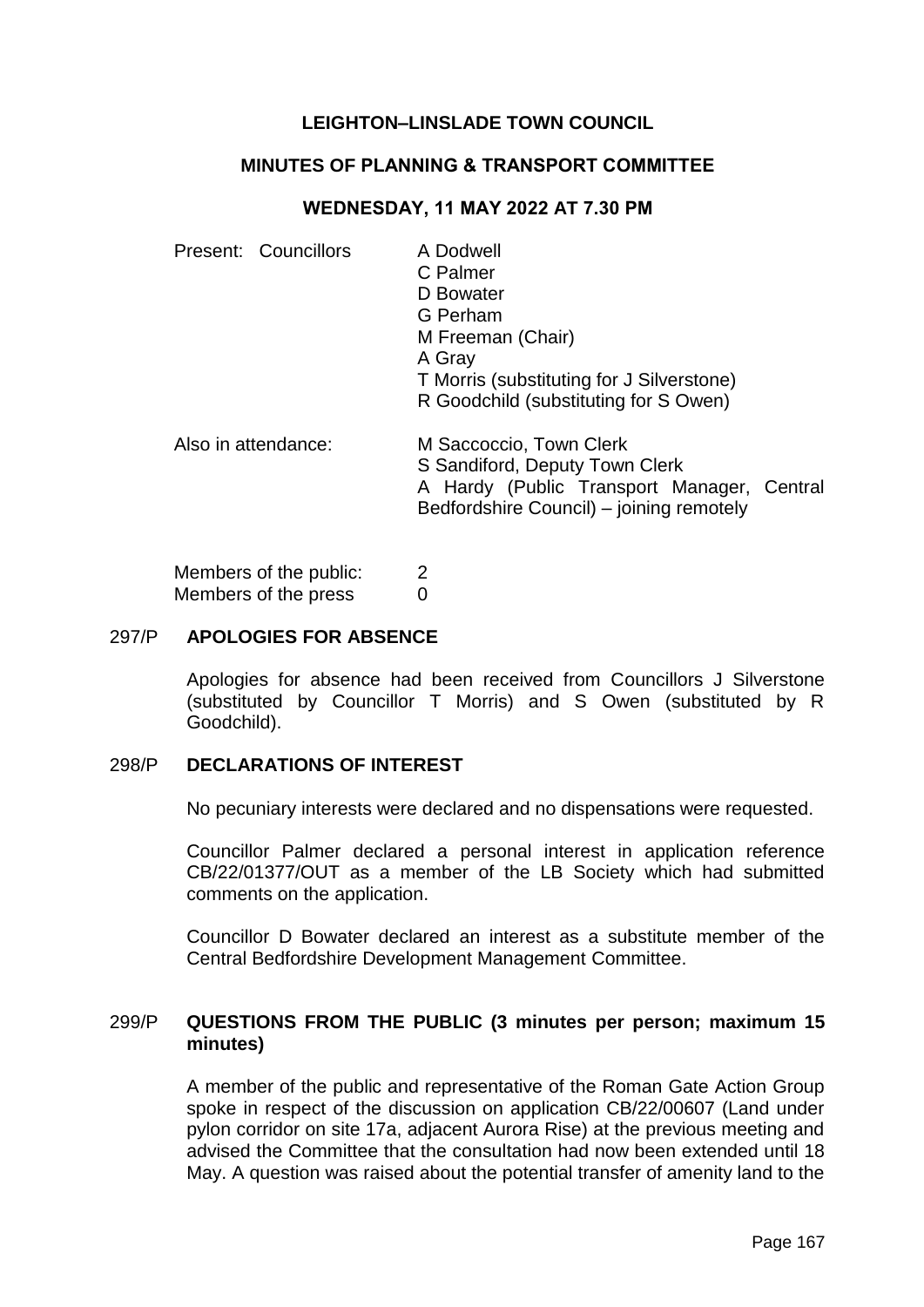town council. The Town Clerk advised this referred to parts of site 17a where development was complete and that the transfers were expected to take place soon, subject to sites being in an acceptable condition and subject to the legal process necessary to transfer the land ownership.

## 300/P **MINUTES OF PREVIOUS MEETING**

(a) The Committee received the minutes of the Planning and Transport Committee meeting held on 20 April 2022.

## **RESOLVED that the minutes of the Planning and Transport Committee meeting held 20 April 2022 be approved as a correct record and were signed accordingly.**

(b) There were no updates from the previous meeting.

## 301/P **PLANNING APPLICATIONS**

(a) The Committee considered planning applications received up until 5 May 2022.

**RESOLVED to recommend to Central Bedfordshire Council that no objection be made to the following applications, subject to CBC being satisfied that parking standards were met:**

| CB/22/01289 | <b>34 WESTON AVENUE</b> |
|-------------|-------------------------|
| CB/22/01590 | <b>7 BISHOP CLOSE</b>   |
| CB/22/01267 | <b>66 RUSSELL WAY</b>   |

**In respect of application CB/22/01267 (66 Russell Way) the town council would request consideration of a condition limiting use of the proposed gym to personal use only.**

The Committee discussed application reference CB/22/01483 (2 North Street) and expressed concerns regarding whether space standards were being adhered to, the potential for adverse impact on surrounding preexisting businesses, lack of car parking for two 2-bedroom dwellings (whilst recognising the town centre location) and lack of a listed building application when it was understood the building was grade 2 listed.

**RESOLVED to recommend to Central Bedfordshire Council that objection be made to application reference CB/22/01483 (2 North Street) on the following grounds:**

- **The habitable accommodation fails to meet current space standards**
- **Despite it being a town centre location, the lack of off-street parking provision will do nothing to address what is already a chronic situation**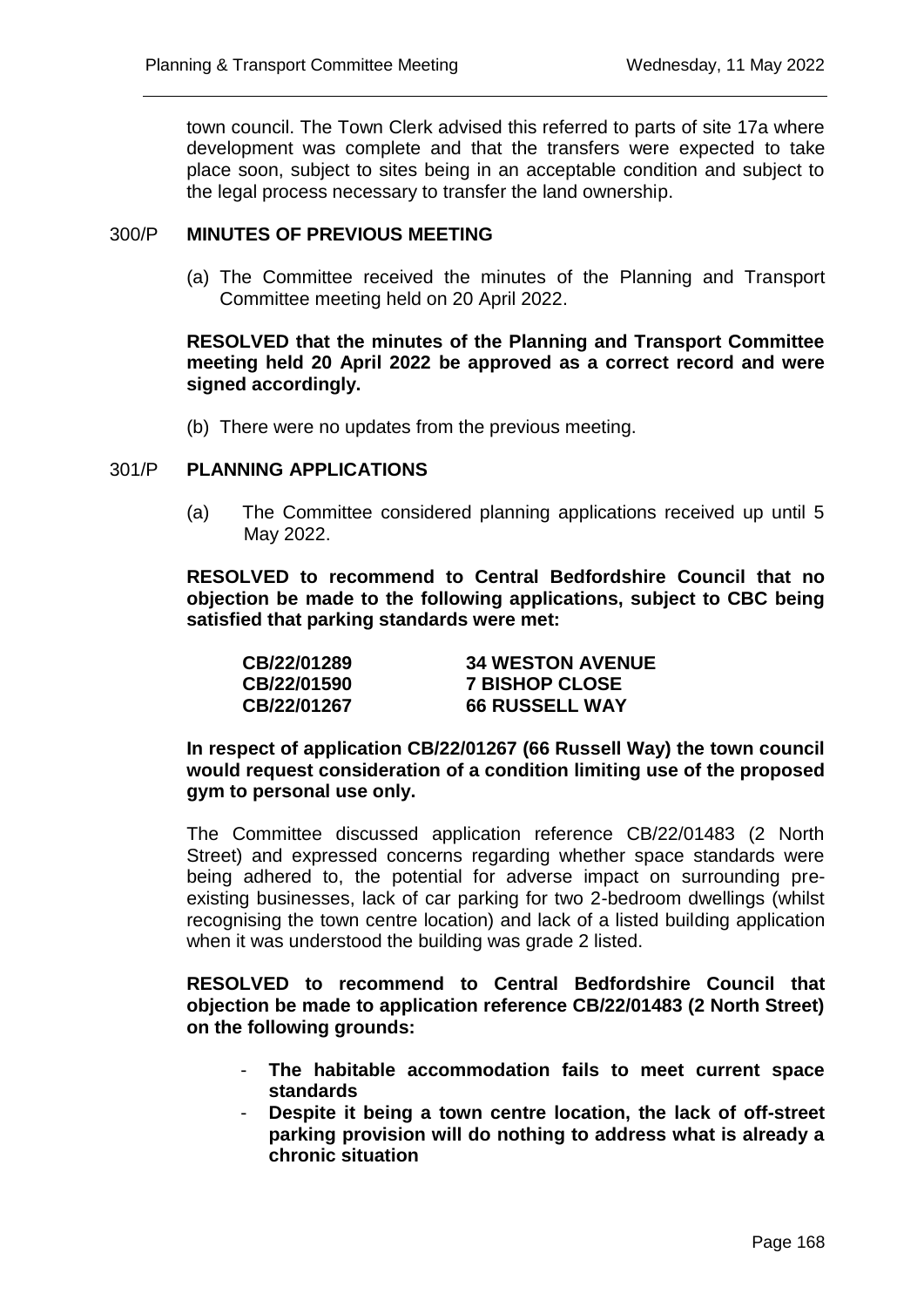## **By way of an informative, Public Protection – Central Bedfordshire Council should be satisfied that the introduction of residential uses in this particular location will not compromise already established business uses to their detriment.**

The Committee discussed application reference CB/22/01377/OUT (Pledge Office Chairs, Mill Road) and acknowledged that the application was an improvement over the previous one due to the lower housing density, reduced impact on the green belt and the anticipated biodiversity net gain. The Committee also recognised the poor current state of the site and the need for the company to move to more suitable premises. However, concerns remained regarding the proposed access which could not be significantly improved due to being surrounded by existing houses, the potential for issues regarding drainage and flooding, the potential impact of water from the proposed attenuation lake flooding into the river Ouzel further upstream, the potential impact on the surrounding road network which was already problematic and the potentially overbearing nature of the proposed 2- 3 storey buildings on the riverside walk and Ouzel Valley Park. The land had not been identified for development in the newly adopted Local Plan.

# **RESOLVED to recommend to Central Bedfordshire Council that objection be made to application reference CB/22/01377/OUT (Pledge Office Chairs, Mill Road) on the following grounds:**

- **That the land is not identified for housing development in the Local Plan.**
- **Concerns regarding flood risk and surface water drainage (and the impact of water from the proposed attenuation lake entering the river course further upstream).**
- **Narrow vehicular access to the site with no prospect of significantly widening it, leading to concerns for safety as well as access/egress.**
- **Concerns regarding the impact of significantly increased vehicle movements, especially at peak times, in an area with widespread traffic issues including limited traffic flow due to on street parking, lack of sufficient parking for Bassett Road GP surgery and high volume traffic movements relating to the Bassett Road clinic and Mary Bassett Lower School.**
- **Concerns regarding the proximity of the sewerage pumping station to proposed housing units**

**Should Central Bedfordshire Council be minded to approve the application, the Town Council would wish to ask for consideration of the following:**

- **Early involvement in S106 negotiations, particularly given the Town Council ownership of the Ouzel Valley water meadows.**
- **That the impact of the development in terms of increased pressures on services such as policing, health and education be taken into account in S106 agreements.**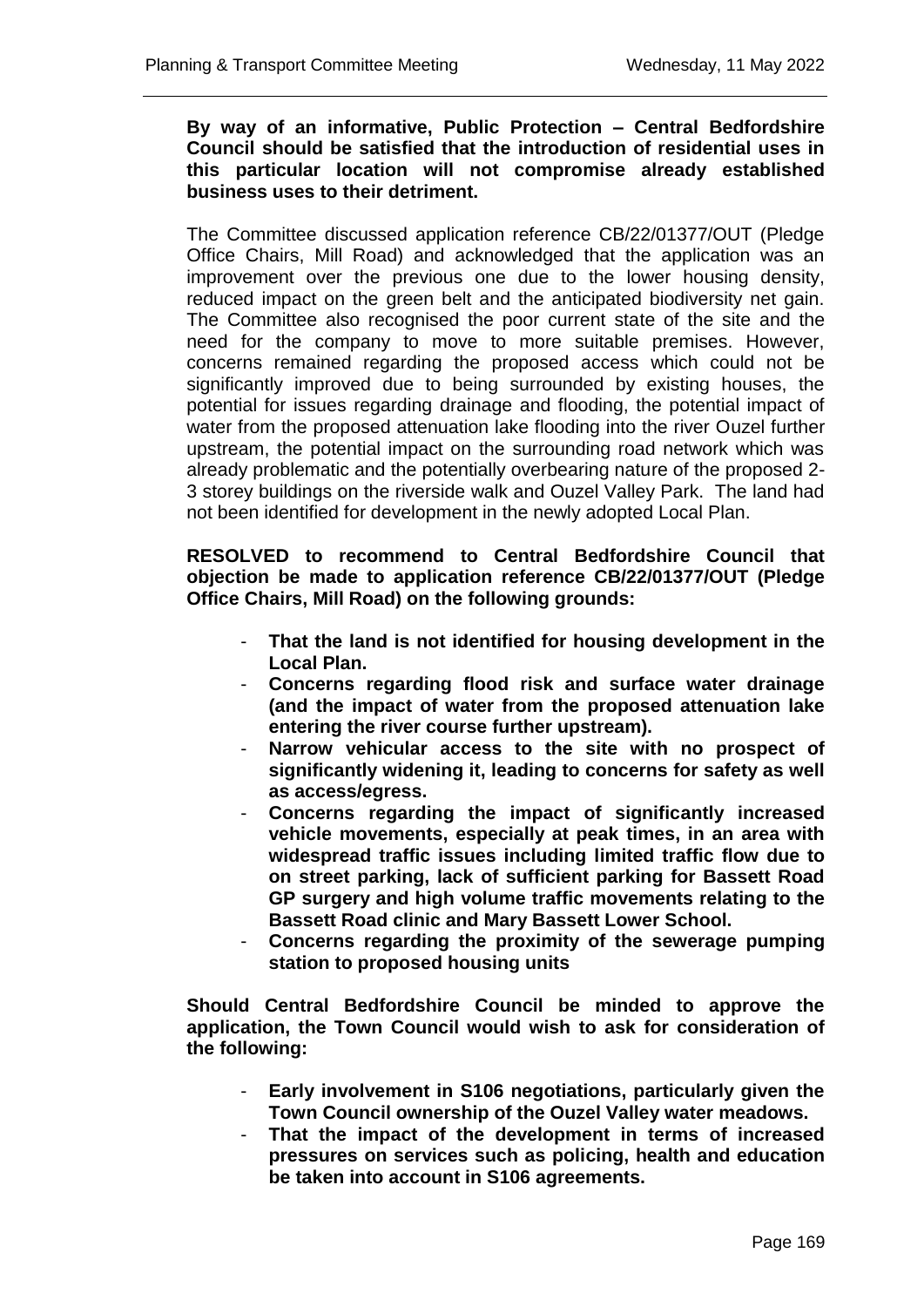- **That the Green Wheel strategy be taken into account, with early liaison with the Town Council and the Ouzel Valley Park Steering Group in establishing matters such as landscaping, planting and biodiversity, potential improvements to the riverside walk area, improved walking and cycling access.**
- **That specific mitigation measures be agreed to minimise the impact of additional traffic movements in an already congested area, such as additional no waiting restrictions.**

**RESOLVED to recommend to Central Bedfordshire Council that no objection be made to the following planning applications:** 

- **1. CB/22/01180 LAND ADJ TO HEATHLEA, SANDY LANE**
- **2. CB/22/01573 12 LEOPOLD ROAD, LINSLADE**
- **3. CB/22/01624 106 BIDEFORD GREEN**

**4. CB/22/01707/REG3 RUSHMERE PARK ACADEMY**

**5. CB/22/01346 99 BIDEFORD GREEN**

## **TREES**

- **1. CB/TRE/22/00161 41 TAYLORS RIDE**
- 

**3. CB/TRE/22/00192 58 REDWOOD GLADE**

**2. CB/TRE/22/00224 TIMBER LODGE PLANTATION ROAD**

**(b) The Committee received a report regarding the outcomes of applications to which it had recommended objection in the period September 2021 – April 2022.**

**RESOLVED to note the report.** 

# 302/P **TRANSPORT MATTERS**

a) By invitation, Adrian Hardy, Public Transport Manager at Central Bedfordshire Council attended the meeting. The committee was advised that all local authorities had been required to submit a Bus Service Improvement Plan to the Department of Transport in Autumn 2021 and that Central Bedfordshire Council had been notified of an indicative award of £3.7m funding. £2.2m of this was for capital projects and £1.5m for revenue projects. Initiatives were expected to include investment into passenger waiting and information facilities such as bus shelters and provision of real time bus information, as well as possible traffic signal enhancements to give buses priority. It was hoped that service enhancements would include the extension of some routes for longer hours, i.e. into the evening and that a system for cheaper and simpler fares across the area could be developed. This might include a multi-service ticket with zoned areas as well as daily, weekly or monthly tickets.

Central Bedfordshire Council had now put forward more detailed proposals to the Department of Transport and awaited confirmation that the proposed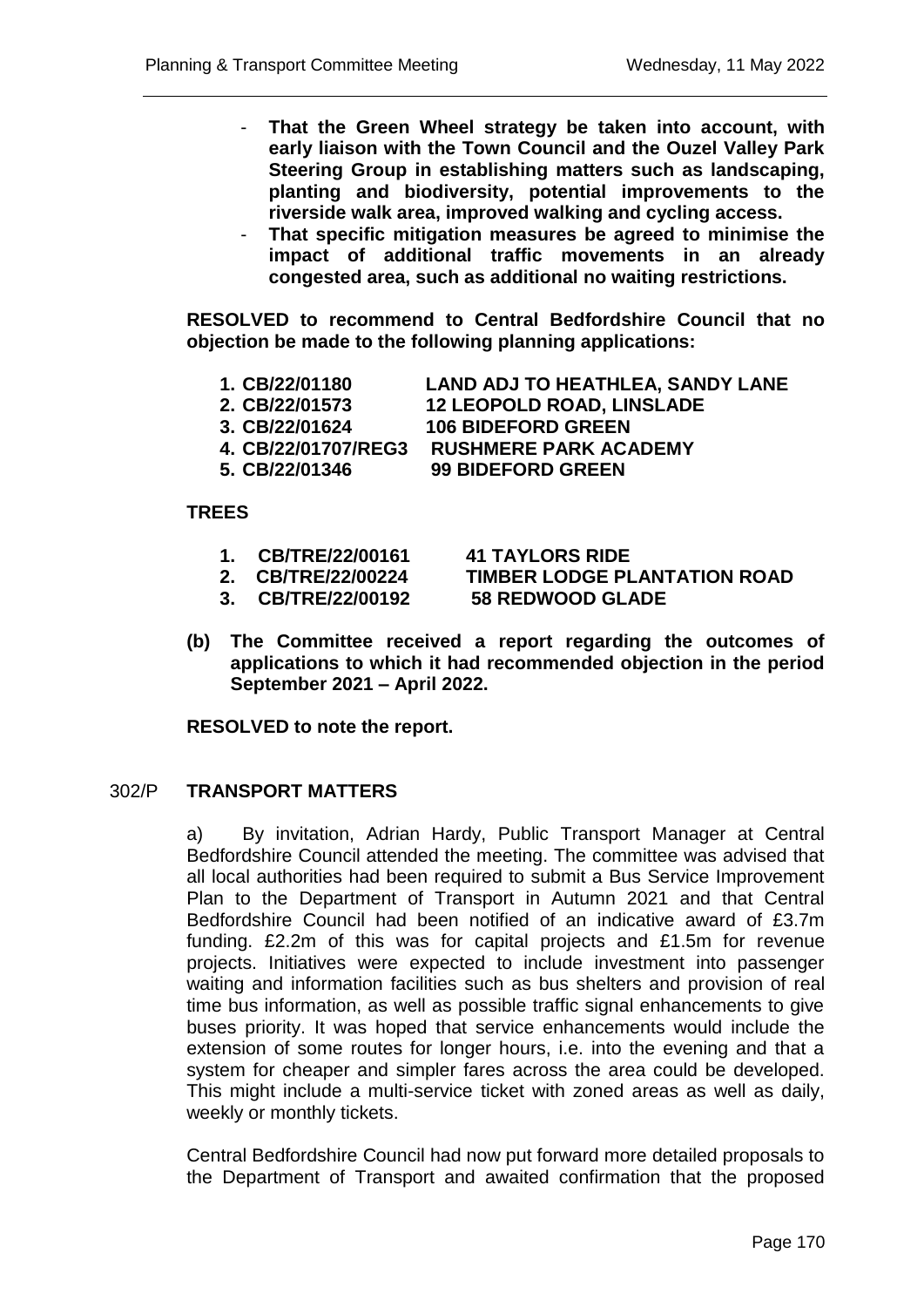schemes could go ahead.

The committee was advised that the local authority was working with one of the developers of the Leighton Buzzard eastern urban extension to review public transport across the whole town. It was intended that S106 developer contributions be used to make changes to services to include the new developments and to support services at this early stage until there were sufficient numbers of residents to make services commercially sustainable. The emphasis would be on getting the services right before considering investment into vehicles.

Further to the discussion at Council on 4 April 2022, Mr Hardy was asked about bus user/public transport user groups. There were some groups in existence for specific areas and these were independent. However, there was an aspiration to create a pan-Bedfordshire passenger advisory group so there was potential for local groups to feed into this. The larger group would be run in conjunction with Luton and Bedford Borough councils and would help raise awareness of any issues as well as getting feedback from bus users on the Bus Service Improvement Plan.

Mr Hardy also advised that an enhanced partnership was being set up with the three local authorities and the main bus operators, but that there was opportunity for other stakeholders to feed in views. A bus user group could be considered a stakeholder along with organisations such as health authorities and colleges.

The committee was advised that anyone could set up a bus user group, which should be an independent voice although Central Bedfordshire Council was happy to help or support where possible. It was felt that the group would need to feel heard and that it was making a difference to encourage people to participate. The question was asked as to why the bus companies themselves were not seeking user feedback more pro-actively given that they had responsibility for commercial bus routes (not the local authority).

Mr Hardy was thanked for attending the meeting and for the information.

**RESOLVED for the Chair of the Committee and the Town Clerk to meet with the Transport Officer of the LB Society to consider next steps in relation to bus users and to report back to a future meeting of the committee.** 

b) The committee noted that there was no update further to the correspondence sent to Councillor I Dalgarno of Central Bedfordshire Council on 14 April 2022 in respect of the A505 bypass safety review.

c) The committee noted that there was no update further to the correspondence sent to Councillor I Dalgarno of Central Bedfordshire Council on 29 April 2022 in respect of Leighton Buzzard High Street.

There were no further transport matters for consideration